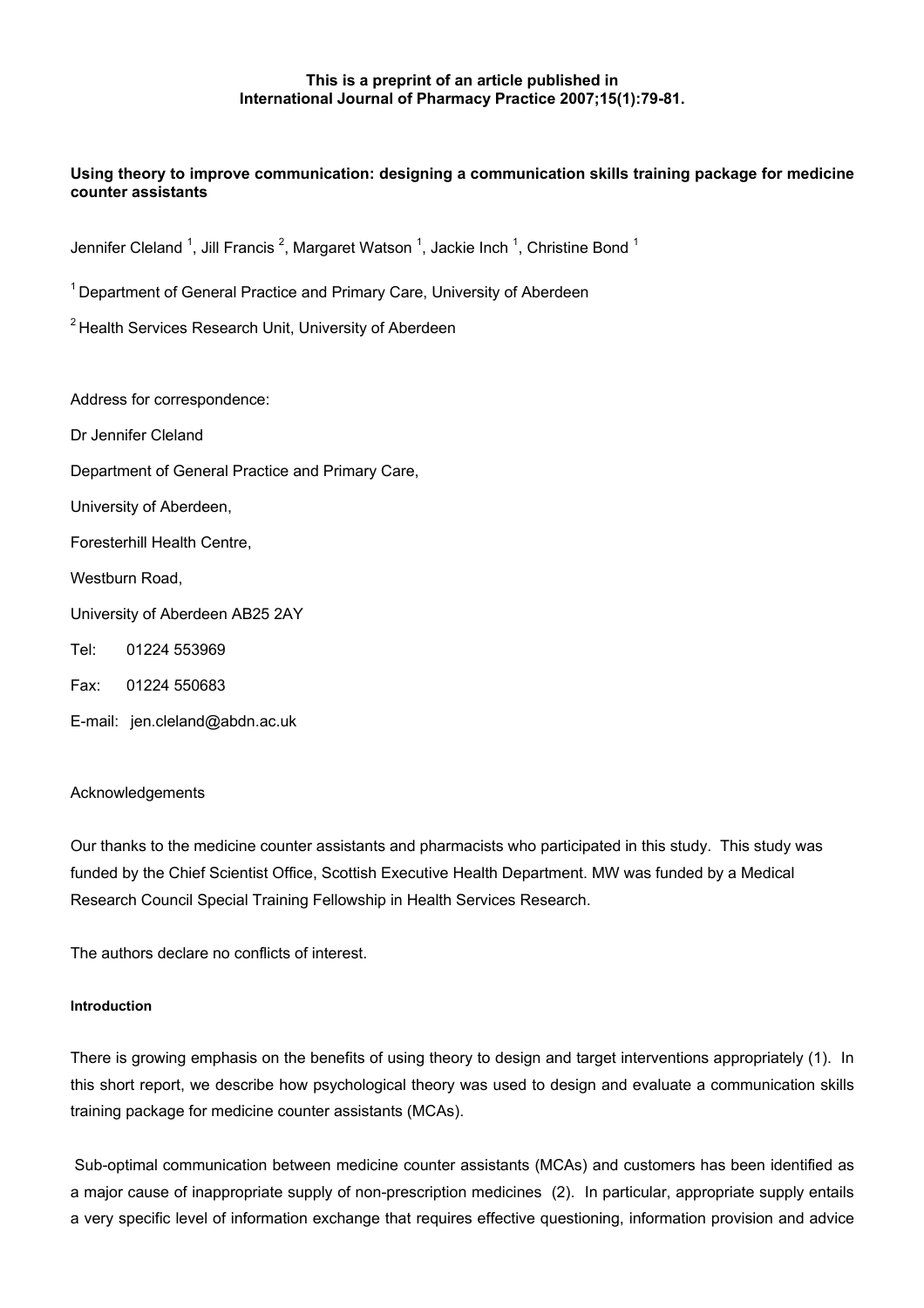giving on the part of the MCA. There is evidence from medical consultations that theory-based training in specified communication skills has measurable benefits in terms of changing professional behaviour (3). We therefore designed and conducted a pilot study to assess the feasibility and effect of providing communication skills training to medicine counter assistants. However, little is known about the mechanisms by which communication skills training changes behaviour. We hypothesised that basing our intervention on psychological theories of behaviour change would provide information about the impact of training on attitudes, beliefs and behavioural intention. These in turn might provide information about the mediators of behaviour change, which could help to identify ways in which training interventions could be further enhanced.

In this pilot study, strategies for guiding individuals through change were adopted from cognitive-behavioural theory (4). For example, Socratic questioning, a method for exploring statements in breadth and depth by seeking clarification and probing, was used to seek out information to identify and address participants' beliefs about using more effective communication behaviours with customers, and to generate suggestions as to how best to collect the information required from the customer.

Cognitive behavioural theory (4) is not a conceptual framework to assess change. Thus, to assess the potential multiple pathways to behaviour change, the Theory of Planned Behaviour (TPB) (5) was used. TPB is a model which represents three variables (attitudes, subjective norms (perceived social pressure), perceived behavioural control) which predict intention to perform a behaviour. This model is relevant to this particular training context: the preliminary research (6) that informed this current study showed that perceived social pressure from the customer, and perceived control of one's own behaviour, are powerful influences on the nature and quality of information exchange in community pharmacies.

This paper reports how a theory-based communication skills training package for MCAs was devised and its effect in achieving behaviour change assessed.

## **Methods**

#### **Participants**

Thirty MCAs from 20 community pharmacies in Grampian, Scotland were recruited and randomised to the intervention (n=20) and control (n=10) groups. MCAs in the intervention group were invited to two, four-hour training sessions, held one month apart in two convenient venues. The control group MCAs were invited to attend one training session at study completion.

#### **Intervention**

Previous research (6) identified that many MCA consultations do not comply with the Royal Pharmaceutical Society of Great Britain (RPSGB) guidelines for the supply of pharmacy medicines, due to inadequate informationgathering. This deficit in communication was due to lack of relevant questioning, particularly lack of relevant open questions; for example, "what medicines are you currently using?"

Specific strategies for questioning behaviour were identified from the evidence-based Calgary-Cambridge model of communication skills (7). This model outlines the essential skills for communication within a healthcare consultation, provides specific teaching and learning methods and the evidence that substantiates their use. The model is skills-based and experiential, to encourage learner participation and reflection.

Training focused on information gathering skills, including question style and active listening. The training session emphasised the importance of establishing symptoms, sequence of events, current drug regimen and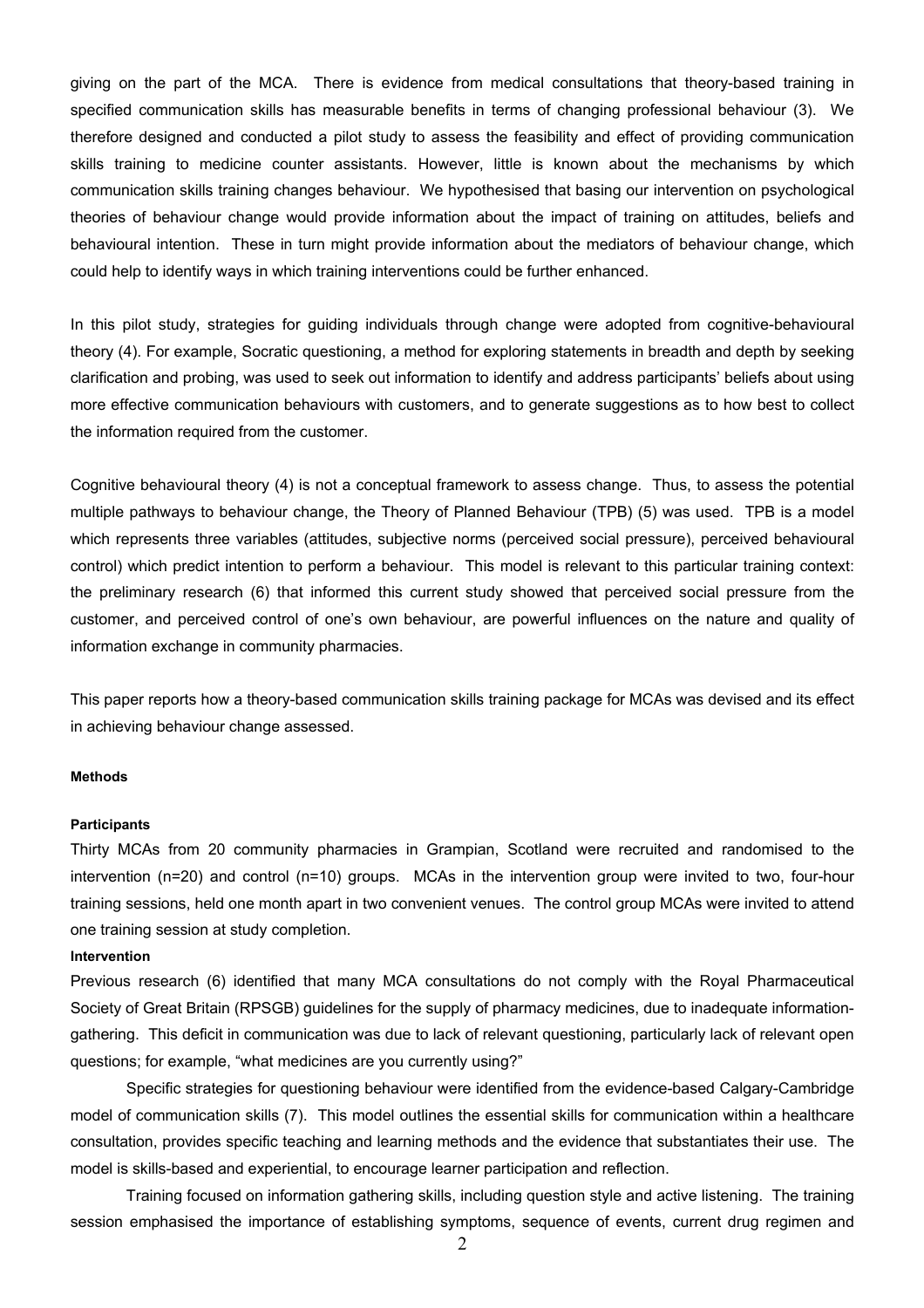whether any other medications had been used for the problem. Additionally, training was provided on some of the process skills required to give information effectively: for example, using visual aids, labelling information, and what to do if the product was not effective (e.g., consult your GP).

Training involved didactic teaching in 10 minute blocks, separated by demonstrations of specific communication skills and their consequences, discussion of difficulties in changing behaviour, sharing experiences, identifying good and less effective communication skills from scenarios (audio-tapes of "real-life" consultations) and rehearsing effective communication skills in everyday scenarios. A standardised protocol was used to ensure consistency across the training groups.

Current work (8) suggests that the 'active ingredients' of interventions can be mapped on to target constructs that are theorised to mediate behaviour change. Thus, Table 1 outlines the content of this training package mapped onto theoretical constructs from cognitive behavioural theory and the Theory of Planned Behaviour. Further details are available from the authors (JC).

| Session | Intervention component                    | Change technique                      | Target construct         |
|---------|-------------------------------------------|---------------------------------------|--------------------------|
| 1       | Discussion of rationale for training      | Specify target behaviour              | Intention                |
| 1       | Discussion of information about           | Provide information about behaviour   | Attitude, Intention      |
|         |                                           |                                       |                          |
|         | effective communication                   |                                       |                          |
| 1       | Demonstration<br>specific<br>οf           | Modelling                             | Perceived<br>behavioural |
|         | behaviours                                |                                       | control, Subjective norm |
| 1       | Demonstration of consequences of          | Specify consequences                  | Attitude                 |
|         | behaviour                                 |                                       |                          |
| 1       | <b>Discussion</b><br>of<br>potential      | questioning,<br>Socratic<br>Coping,   | behavioural<br>Perceived |
|         | difficulties/barriers<br>how<br>to<br>and | planning                              | control, Subjective norm |
|         | address them                              |                                       |                          |
| 1       | Participants asked to state intention     | Contract                              | Intention                |
| 2       | Participants reflect on change in         | Social processes of encouragement,    | Subjective norm          |
|         | attitudes or behaviour                    | Socratic<br>questioning,<br>pressure, |                          |
|         |                                           | support                               |                          |
| 2       | Provision of positive feedback            | Feedback; reward                      | Subjective<br>norm,      |
|         |                                           |                                       | Attitude                 |
| 2       | Scenario based task (in pairs)            | Rehearsal, Social processes           | Perceived<br>behavioural |
|         |                                           |                                       | control, Subjective norm |
| 2       | Provision of 'handy hints' sheet to       | Rehearsal, Prompt                     | Perceived<br>behavioural |
|         | assist practice                           |                                       | control, Intention       |

Table 1. Intervention components (behaviour change techniques) that were used to target specific constructs in the TPB.

Theory was also used to develop a questionnaire to explore the effect of communication skills training. This questionnaire was based on the TPB (9) . It assessed cognitions about two behaviours: finding out the customer's symptoms during product consultations; and finding out what other medications the customer was using during advice consultations. Self-efficacy was also assessed; an increase in skills is likely to lead to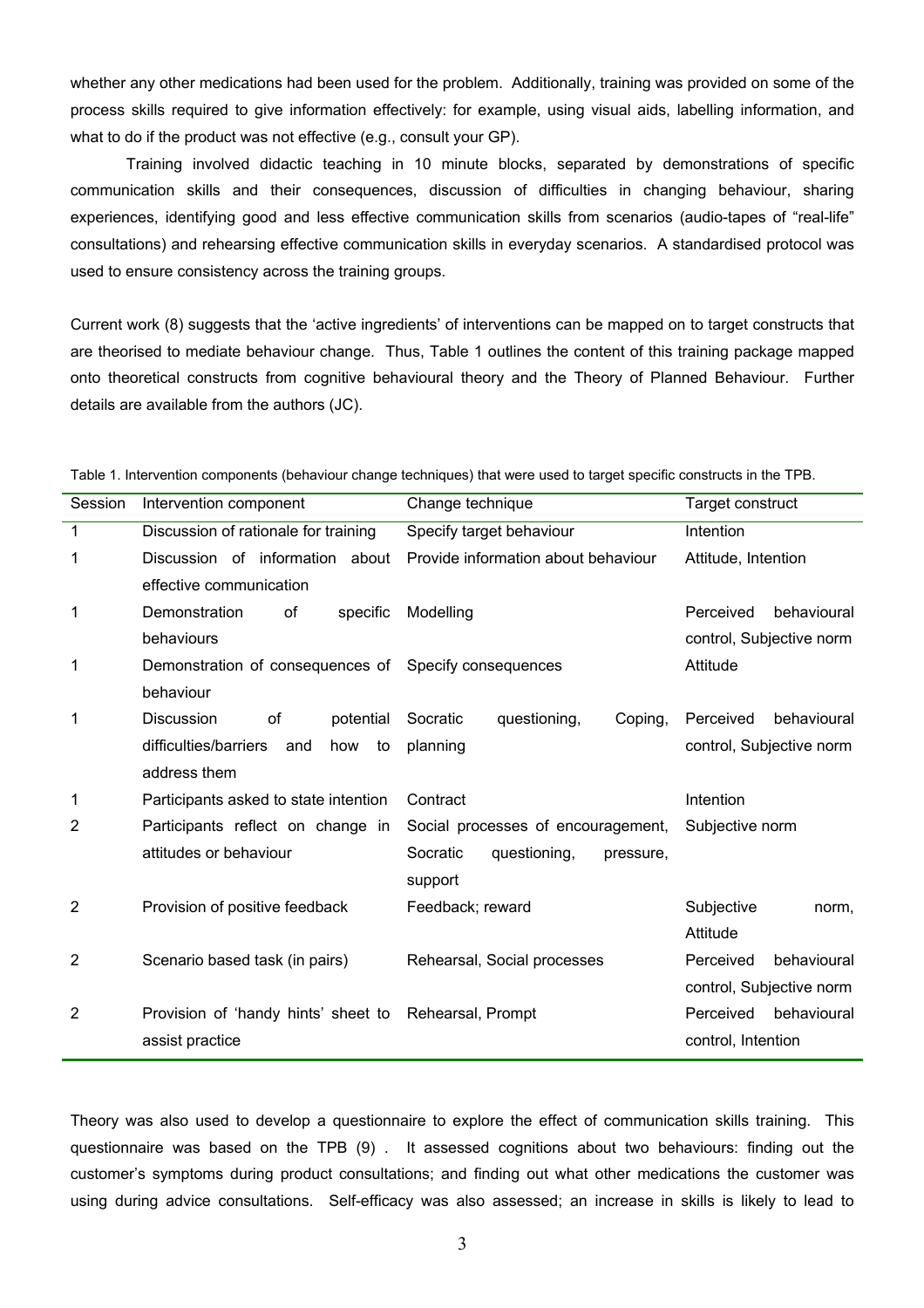increased self-efficacy (10). The self-efficacy items included asking the participants to report their confidence in undertaking the target behaviour in a range of situations (e.g. customer in a hurry). The questionnaire was administered at three time points: baseline, and one month after each of the training sessions.

# **Results**

The results of the full study, including the impact of training on MCA communication and the results from the TPB questionnaire, will be reported elsewhere (*Using behavioural theory to develop and evaluate a communication skills training package for medicine counter assistants to improve the appropriate supply of nonprescription medicines*: submitted for publication) but, in summary, some improvements in communication were seen in the intervention group in terms of number of questions asked although no improvement was shown in the use of open questions.

# **Discussion**

This paper describes the process by which two psychological theories of behaviour change (cognitive behavioural theory/therapy and the Theory of Planned Behaviour), comprising several behaviour change techniques, were applied to the development of a training package. These psychological theories were used to enhance and explore the impact of training on cognitions (e.g., beliefs, attitudes) and behaviour change i.e. the use of effective communication skills by medicine counter assistants. Furthermore, a theory of communication skills for healthcare consultations was also used to underpin training in effective communication skills in medicine counter assistants' practice.

Much health service training fails to impact on participants' behaviour and, consequently, patient outcomes (11,12). Underpinning complex interventions, such as training, with a theoretical basis enables the mapping of specific mediators of behaviour change on to intervention components, which in turn provides information on which aspects of training might be successful. The results of this study suggest that using theory to underpin training might well allow this to take place. Thus, using theory as a basis for interventions may increase the effectiveness of future interventions.

## **References**

**(1) Medical Research Council. A framework for development and evaluation of RCTs for complex interventions to improve health. 2000:http://www.mrc.ac.uk/pdf-mrc\_cpr.** 

**(2) Watson MC, Bond CM. The evidence based supply of non-prescription medicines: barriers and beliefs. Int J Pharm Pract 2004;12:65-72.** 

**(3) Clark NM, Gong M, Schork, M.A. et al. Long term effects of asthma education for physicians on patient satisfcation and use of health services. Eur Respir J 2000;16:15-21.** 

**(4) Beck AT. Cognitive therapy and the emotional disorders. New York: International Universities Press; 1976.** 

**(5) Ajzen I. The theory of planned behaviour. Organizational Behaviour and Human Decision Processes 1991;50:179-211.** 

**(6) Watson MC, Bond CM, Grimshaw JM, Johnston M. Factors predicting the guideline compliant supply (or non-supply) of nonprescription medicines in the community pharmacy setting***.* **. Quality and Safety in Health Care. ;In press.**